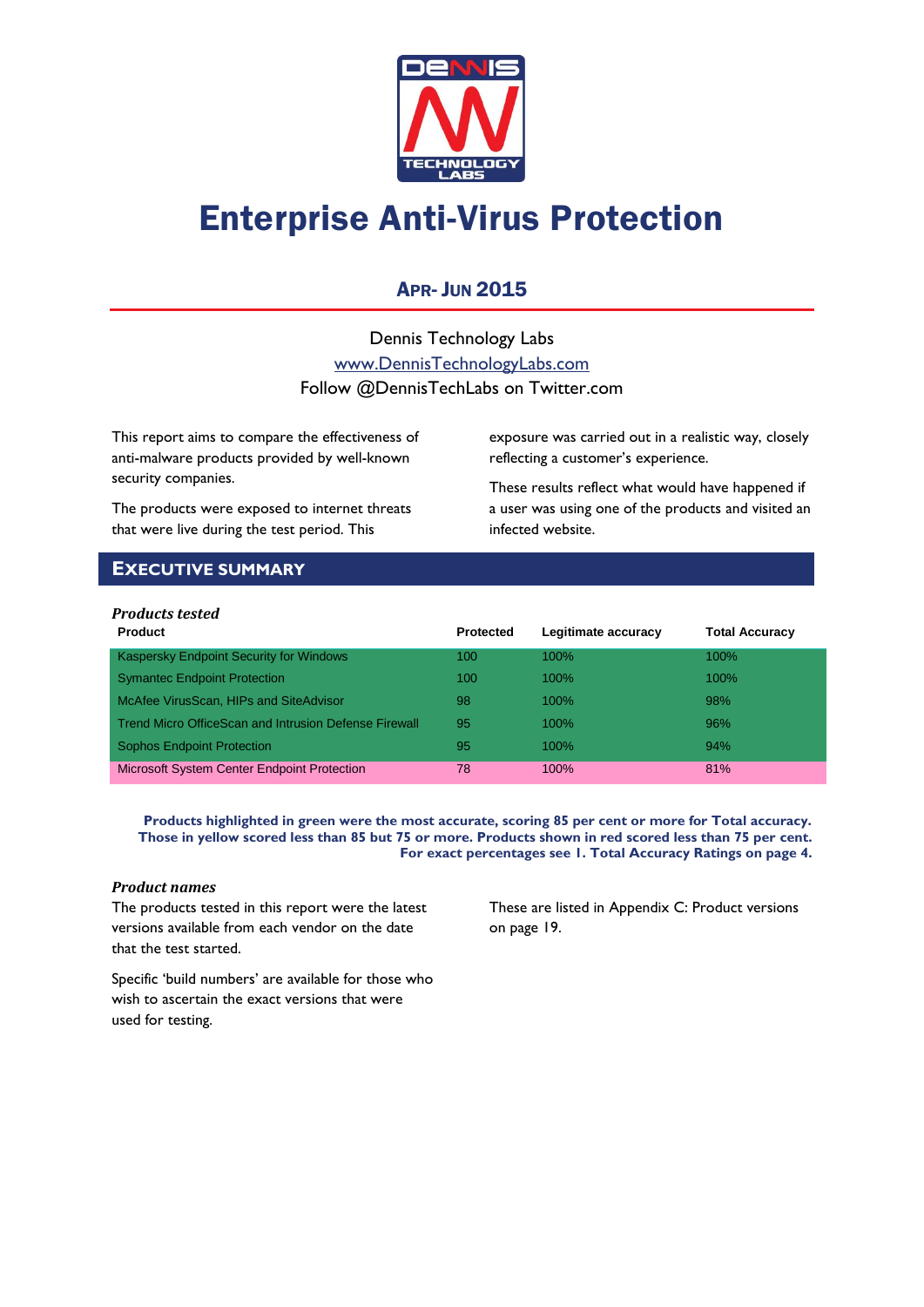■ The effectiveness of anti-malware security suites tested was very high, with one exception. Most products were compromised at least twice but half protected against 98 – 100 per cent of the threats. The least effective (Microsoft System Center Endpoint Protection) was in a league of its own, being compromised by 22 per cent of the threats.

### ■ Blocking malicious sites based on reputation is an effective approach.

Those products that prevented users from visiting the malicious sites in the first place gained a significant advantage. If the malware can't download onto the victim's computer then the anti-malware software faces less of an ongoing challenge.

 **All tested anti-malware programs were accurate when handling legitimate software** None of the products bothered users when installing legitimate software or visiting clean websites.

### **Which was the best product?**

The most accurate programs were Kaspersky Endpoint Security For Windows and Symantec Endpoint Protection Enterprise Edition. McAfee VirusScan came third, while Trend Micro OfficeScan ran a close fourth. All of these products win AAA awards.

Simon Edwards, Dennis Technology Labs, 4th August 2015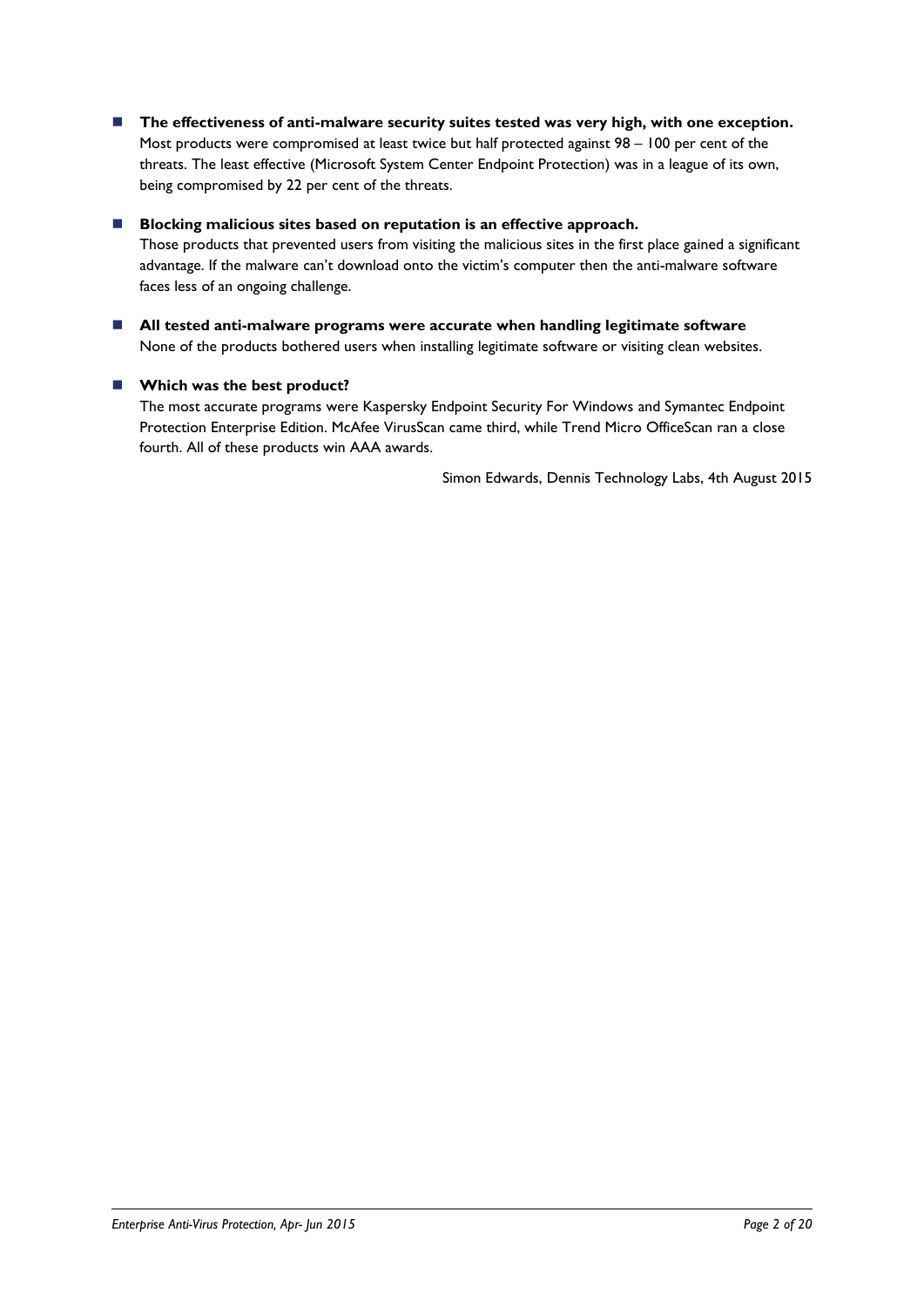# <span id="page-2-0"></span>**CONTENTS**

Document version 1.0. Written 4th August 2015.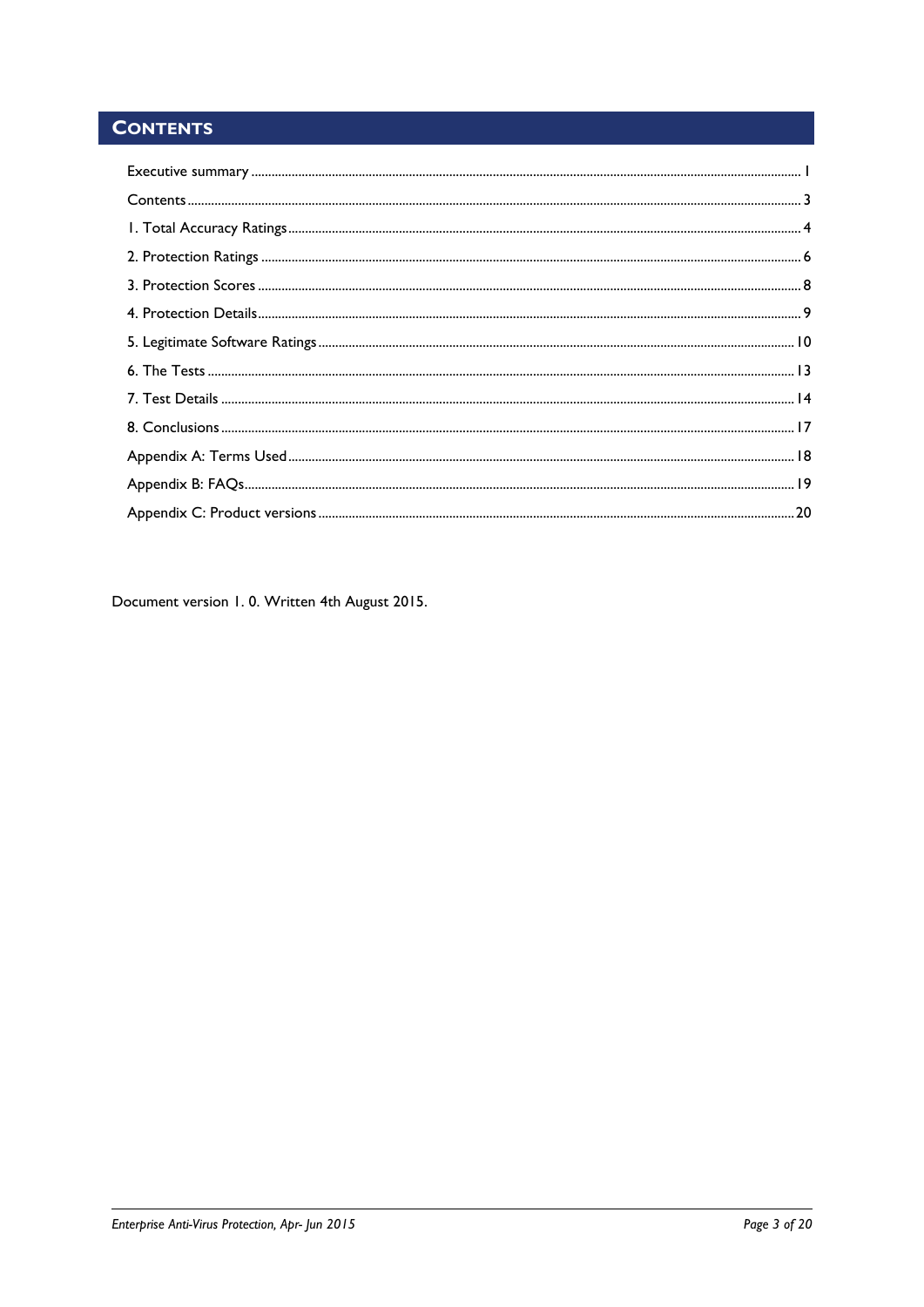### <span id="page-3-0"></span>**1. TOTAL ACCURACY RATINGS**

The total accuracy ratings provide a way to judge how effectively the security programs work by looking at a single graph.

Anti-malware software should not just detect threats. It should allow legitimate software to run unhindered as well.

The results below take into account how accurately the programs treated threats and handled legitimate software.



**The total accuracy ratings take into account successes and failures with both malware and legitimate applications.**

We ran two distinct tests: one that measured how the products handled internet threats and one that measured how they handled legitimate programs.

The ideal product would block all threats and allow all legitimate applications.

When a product fails to protect the system against a threat it is compromised. When it warns against, or even blocks, legitimate software then it generates a 'false positive' result.

Products gain points for stopping threats successfully and for allowing users to install and run legitimate software. Products lose points for failing to stop threats and when they handle legitimate files incorrectly.

Each product then receives a final rating based on its performance in each of the 'threat' and 'legitimate software' tests.

These results show a combined accuracy rating, taking into account each product's performance with both threats and non-malicious software.

There is a maximum possible score of 1,016 and a minimum of -1,216.

See *5. Legitimate Software Ratings* on page 10 for detailed results and an explanation on how the false positive ratings are calculated.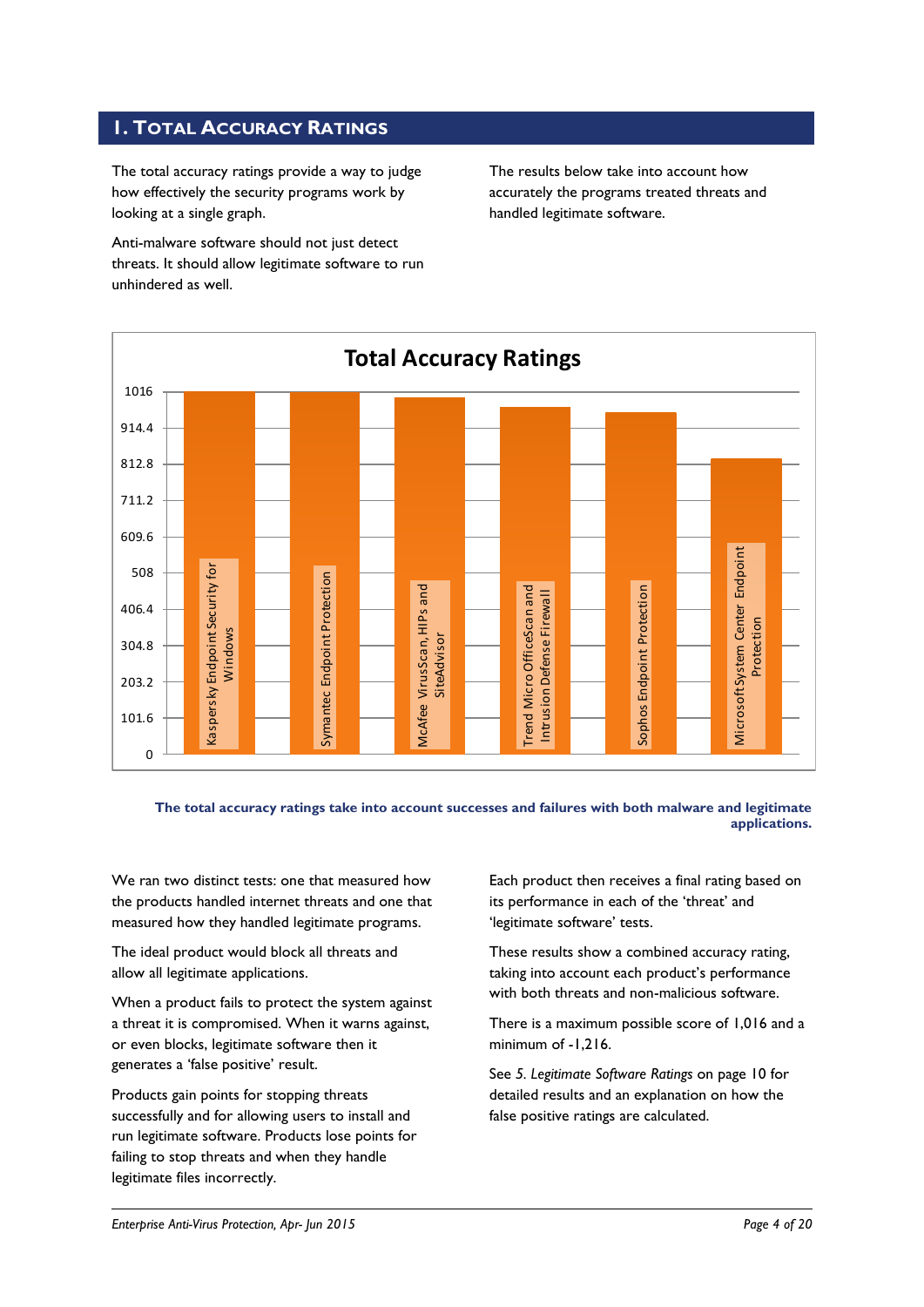### TOTAL ACCURACY RATINGS

| <b>Product</b>                                        | <b>Total Accuracy Rating</b> | Percentage | Award |
|-------------------------------------------------------|------------------------------|------------|-------|
| Kaspersky Endpoint Security for Windows               | 1016                         | 100%       | AAA   |
| <b>Symantec Endpoint Protection</b>                   | 1013                         | 100%       | AAA   |
| McAfee VirusScan, HIPs and SiteAdvisor                | 998                          | 98%        | AAA   |
| Trend Micro OfficeScan and Intrusion Defense Firewall | 972                          | 96%        | AAA   |
| Sophos Endpoint Protection                            | 955                          | 94%        | AA    |
| Microsoft System Center Endpoint Protection           | 828                          | 81%        | $\,$  |

### **Awards**

The following products win Dennis Technology Labs awards:





Kaspersky Endpoint Security for Windows Symantec Endpoint Protection McAfee VirusScan, HIPs and SiteAdvisor Trend Micro OfficeScan and Intrusion Defense Firewall

Sophos Endpoint Protection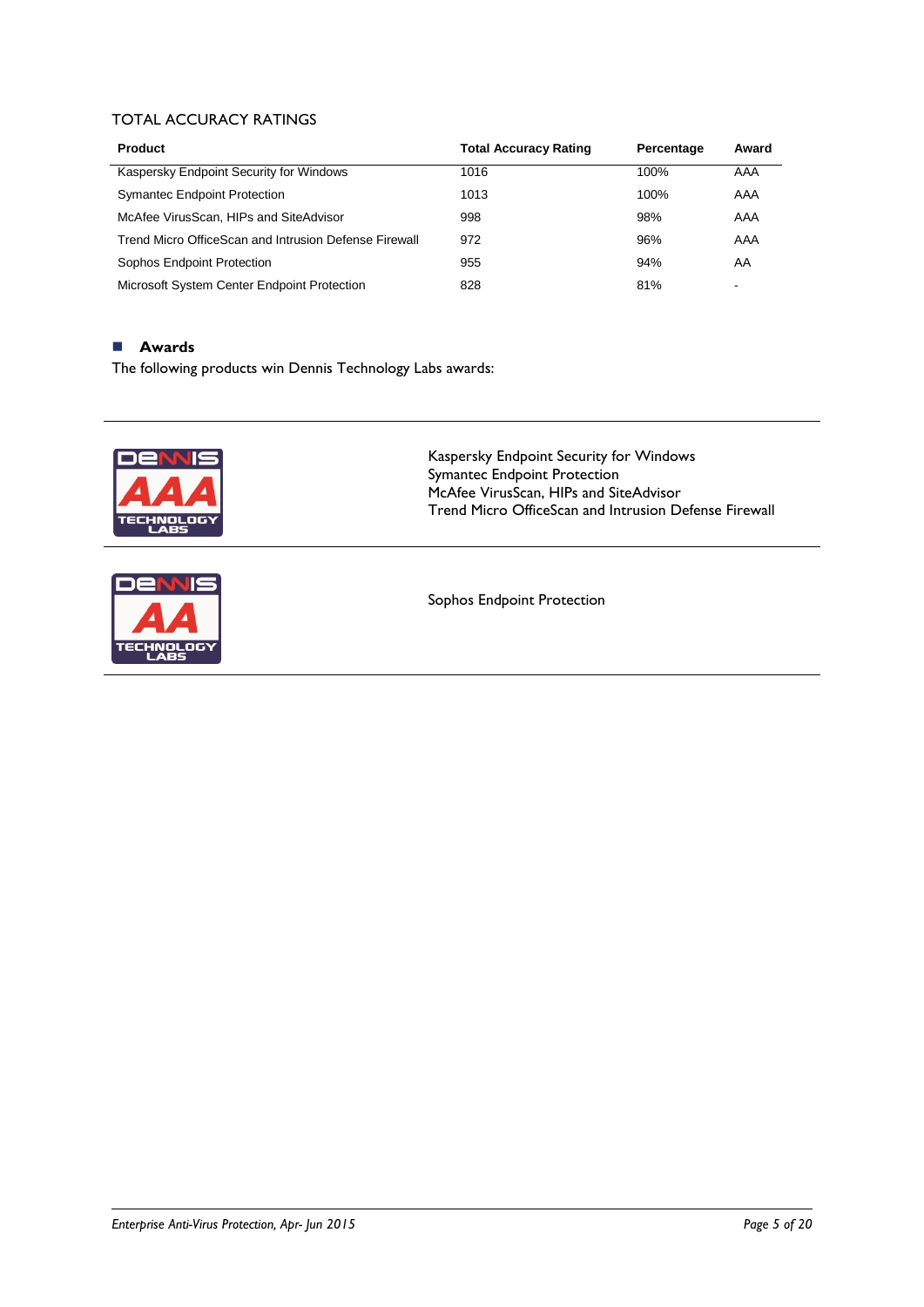### <span id="page-5-0"></span>**2. PROTECTION RATINGS**

The following results show how each product was scored for its accuracy in handling malware only. They do not take into account false positives.

### **Neutralize (+1)**

If the product terminated a running threat the result was a neutralization. The product protected the system and was awarded one point.

 **Neutralize, complete remediation (+2)** The product was awarded a bonus point if, in addition to stopping the malware, it removed all hazardous traces of the attack.

### **Defense (+3)**

Products that prevented threats from running 'defended' the system and were awarded three points.

### **Compromise (-5)**

If the threat ran uninhibited on the system, or the system was damaged, five points were deducted.

The best possible protection rating is 300 and the worst is -500.



**With protection ratings we award products extra points for completely blocking a threat, while removing points when they are compromised by a threat.**

### How we calculate the ratings

The protection ratings are calculated like this:

*Protection rating = (3x number of defenses) + (1x number of neutralizations + (1x number of complete remediations)) + (-5x number of compromises)*

Note that the 'number of full remediations' value refers only to cases of neutralization for which full

remediation was achieved. Full remediation is automatically assumed for all cases of 'defense'.

The score weighting gives credit to products that deny malware any opportunity to tamper with the system and penalizes heavily those that fail.

It is possible to apply your own weightings if you feel that compromises should be penalized more or less heavily. To do so use the results from *4. Protection Details* on page 9.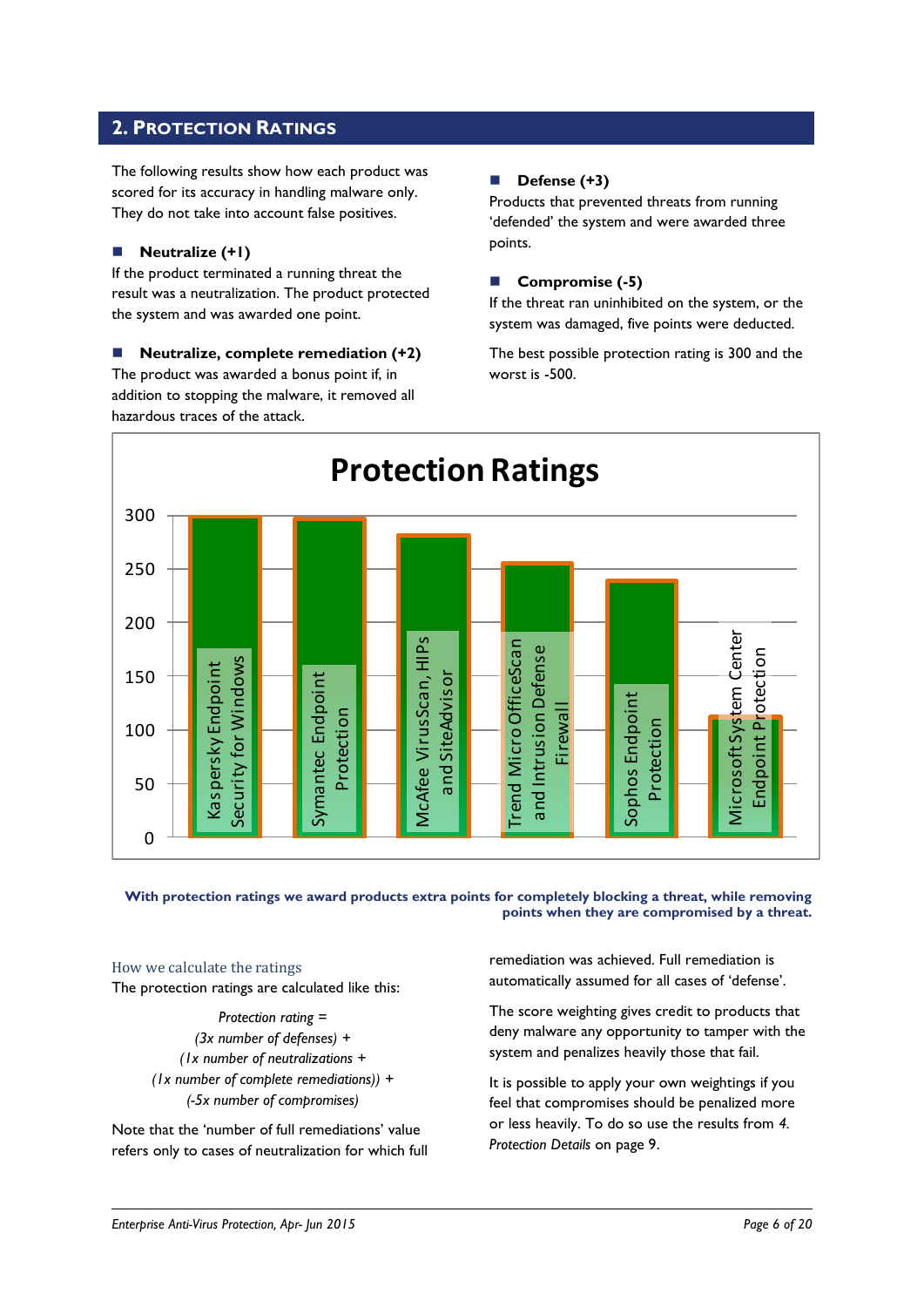### PROTECTION RATINGS

| <b>Product</b>                                        | <b>Protection Rating</b> |
|-------------------------------------------------------|--------------------------|
| Kaspersky Endpoint Security for Windows               | 300                      |
| <b>Symantec Endpoint Protection</b>                   | 297                      |
| McAfee VirusScan, HIPs and SiteAdvisor                | 282                      |
| Trend Micro OfficeScan and Intrusion Defense Firewall | 256                      |
| Sophos Endpoint Protection                            | 239                      |
| Microsoft System Center Endpoint Protection           | 112                      |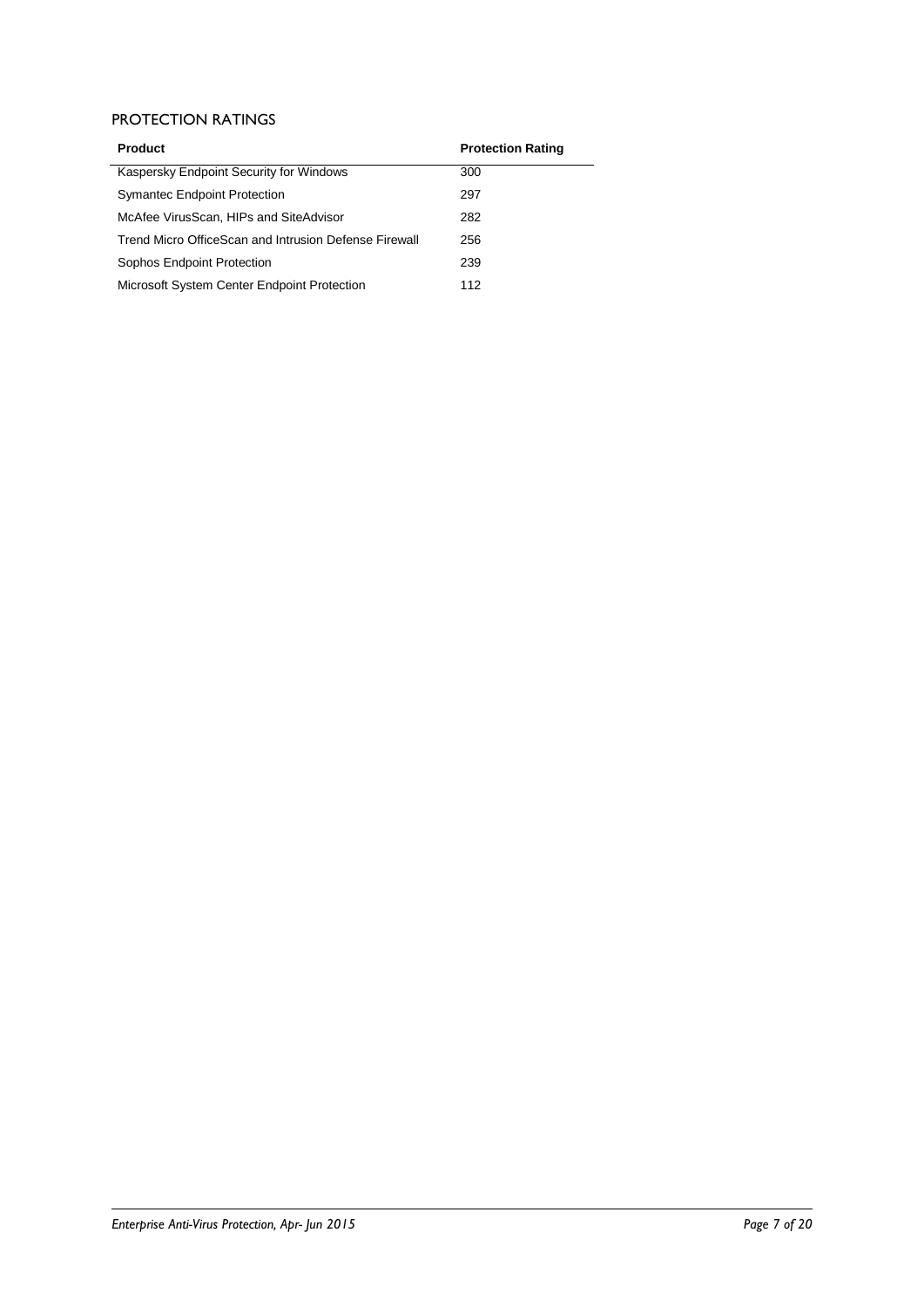### <span id="page-7-0"></span>**3. PROTECTION SCORES**

The following illustrates the general level of protection, combining defended and neutralized results.

There is no distinction made between these different levels of protection. Either a system is protected or it is not.



### **The protection scores simply indicate how many time each product prevented a threat from compromising the system.**

### PROTECTION SCORES

| <b>Product</b>                                        | <b>Protected Scores</b> |
|-------------------------------------------------------|-------------------------|
| <b>Symantec Endpoint Protection</b>                   | 100                     |
| Kaspersky Endpoint Security for Windows               | 100                     |
| McAfee VirusScan, HIPs and SiteAdvisor                | 98                      |
| Trend Micro OfficeScan and Intrusion Defense Firewall | 95                      |
| Sophos Endpoint Protection                            | 95                      |
| Microsoft System Center Endpoint Protection           | 78                      |

(Average: 94 per cent)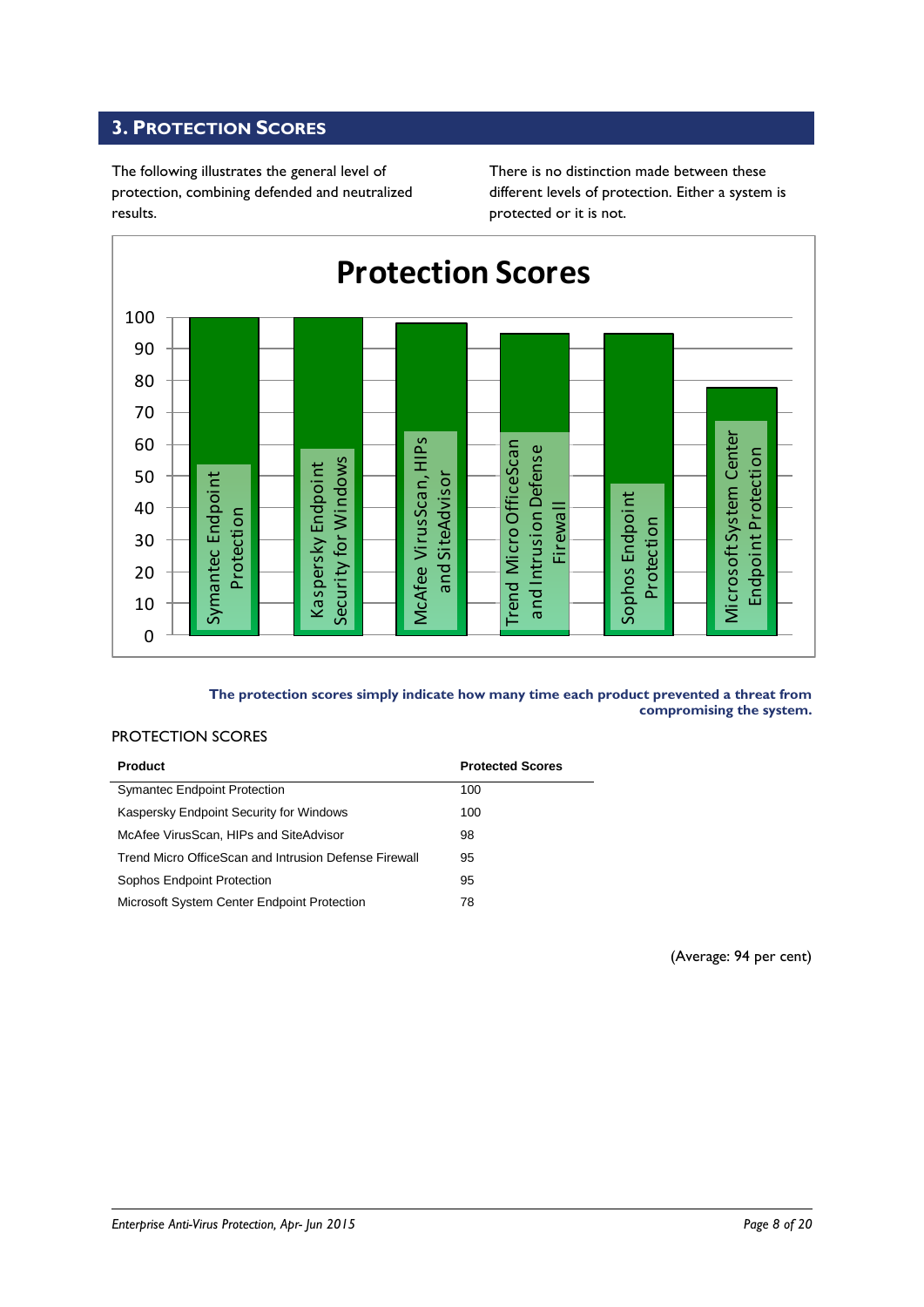### <span id="page-8-0"></span>**4. PROTECTION DETAILS**

The security products provided different levels of protection. When a product *defended* against a threat, it prevented the malware from gaining a foothold on the target system.

A threat might have been able to exploit or infect the system and, in some cases, the product *neutralized* it either after the exploit ran or later. When it couldn't the system was *compromised*.



#### **The graph shows details on how the products handled the attacks. They are ordered according to their protection scores. For overall protection scores see** *3. Protection Scores* **on page 8.**

### PROTECTION DETAILS

| <b>Product</b>                                        | <b>Defended</b> | <b>Neutralized</b> | Compromised | Protected |
|-------------------------------------------------------|-----------------|--------------------|-------------|-----------|
| Kaspersky Endpoint Security for Windows               | 100             |                    | 0           | 100       |
| <b>Symantec Endpoint Protection</b>                   | 97              |                    | 0           | 100       |
| McAfee VirusScan, HIPs and SiteAdvisor                | 97              |                    |             | 98        |
| Trend Micro OfficeScan and Intrusion Defense Firewall | 93              |                    | 5           | 95        |
| Sophos Endpoint Protection                            | 80              | 15                 | 5           | 95        |
| Microsoft System Center Endpoint Protection           | 66              | 12                 | 22          | 78        |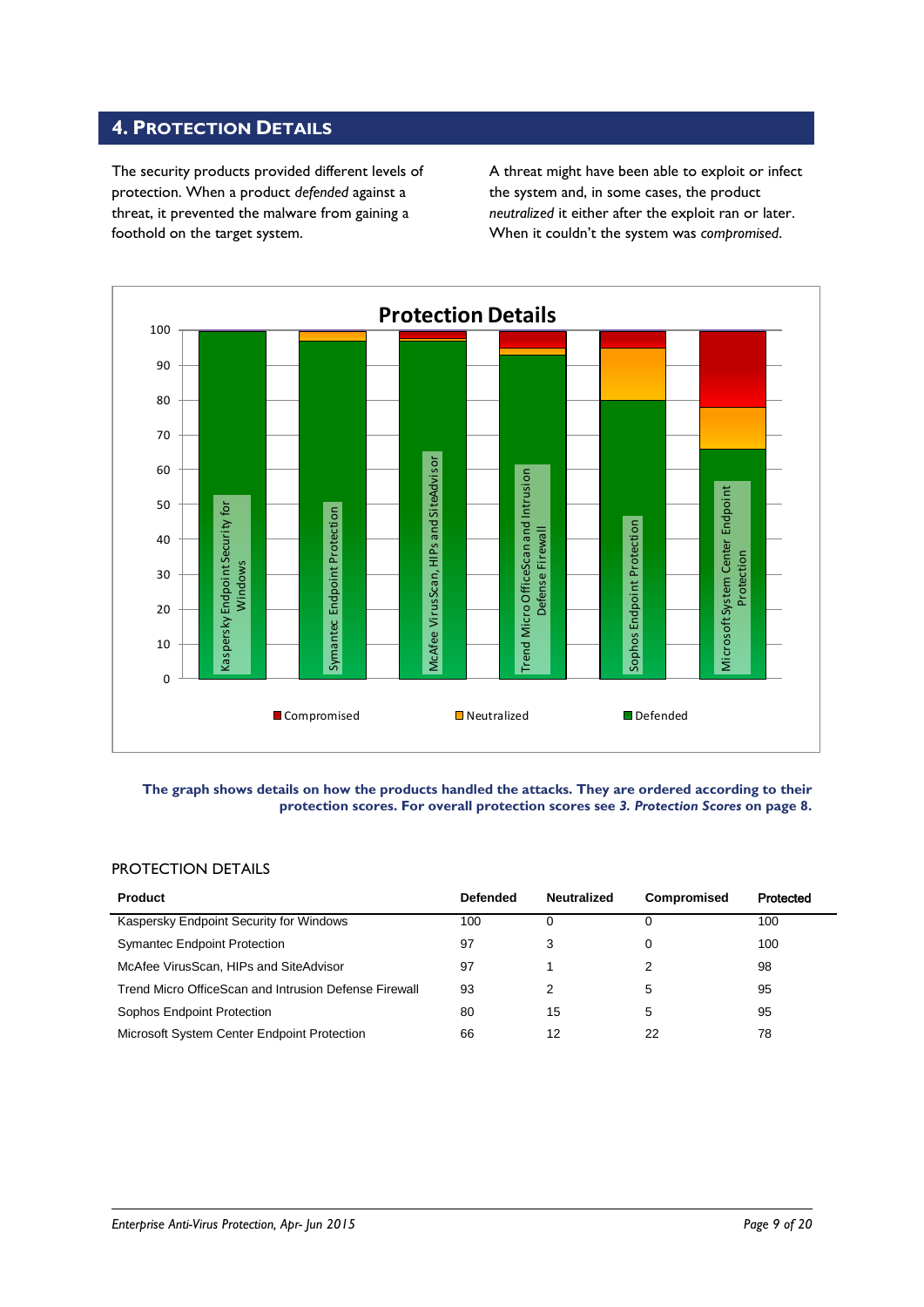### <span id="page-9-0"></span>**5. LEGITIMATE SOFTWARE RATINGS**

The legitimate software accuracy ratings provide a way to judge how effectively the security programs handle non-malicious software by looking at a single graph.

Anti-malware software should allow legitimate software to run unhindered. These results take into account the level of any interaction that the product demands of the user, as well as the prevalence of the legitimate program.

To understand how we calculate these ratings see 5.3 Accuracy ratings on page 12.



**When a product misclassified a popular program it faced a stronger penalty than if the file was more obscure.**

### LEGITIMATE SOFTWARE RATINGS

| <b>Product</b>                                        | <b>Accuracy Rating</b> |
|-------------------------------------------------------|------------------------|
| <b>Symantec Endpoint Protection</b>                   | 716                    |
| Sophos Endpoint Protection                            | 716                    |
| Trend Micro OfficeScan and Intrusion Defense Firewall | 716                    |
| McAfee VirusScan, HIPs and SiteAdvisor                | 716                    |
| Kaspersky Endpoint Security for Windows               | 716                    |
| Microsoft System Center Endpoint Protection           | 716                    |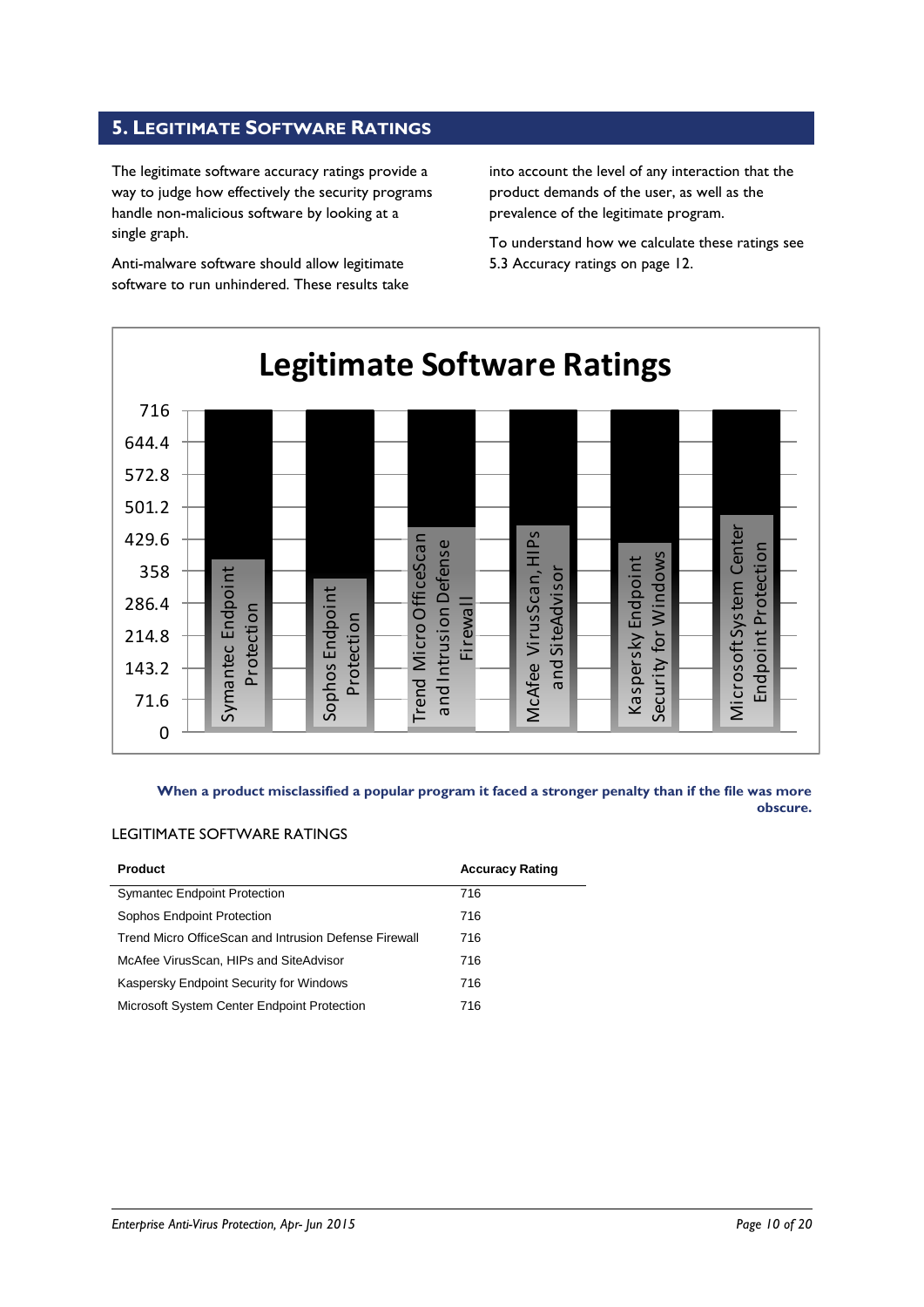### **5.1 Interaction ratings**

A security product needs to be able to protect the system from threats, while allowing legitimate software to work properly. When legitimate software is misclassified as malware a false positive is generated.

In an effort to protect the system some security products will ask the user questions when it encounters software that it is not certain is either fully legitimate or definitely malware.

When measuring how effective each product is we take into account all of the likely outcomes, whether the product allows, blocks or asks different types of questions. In each case a score is allocated.

A product gains top marks if it allows legitimate software to install without requiring the user to answer questions or otherwise interact. It loses points the more interaction is required and the less accurately it behaves.

If a product actually generates a genuine false positive (e.g. "software is malicious") it is penalized heavily.

The results grid below shows the most likely possibilities, along with some outcomes that could only happen if a product was not working properly (e.g. A5 – Object is safe but is blocked automatically).

### **Interaction**

|                |                             | <b>None</b><br>(allowed) | Click to allow | Click to allow/block Click to block<br>(default allow) (no recommendation) (default block) (blocked) |        | None   |   |
|----------------|-----------------------------|--------------------------|----------------|------------------------------------------------------------------------------------------------------|--------|--------|---|
|                | Object is safe              |                          | 1.5            |                                                                                                      |        |        | А |
|                | Object is unknown           |                          |                | 0.5                                                                                                  | 0      | $-0.5$ | в |
| assificati     | Object is not classified    |                          | 0.5            |                                                                                                      | $-0.5$ | $-1$   |   |
|                | <b>Object is suspicious</b> | 0.5                      | 0              | $-0.5$                                                                                               | $-1$   | $-1.5$ | D |
| $\overline{O}$ | <b>Object is unwanted</b>   |                          | $-0.5$         | $-1$                                                                                                 | $-1.5$ | $-2$   |   |
|                | <b>Object is malicious</b>  |                          |                |                                                                                                      | $-2$   | $-2$   |   |
|                |                             |                          |                |                                                                                                      |        |        |   |

**Top marks to products that are accurate; those that ask too many questions or are overly suspicious are penalized.**

### LEGITIMATE SOFTWARE INCIDENTS

| <b>Product</b>                              | <b>Interaction</b>             | Total |
|---------------------------------------------|--------------------------------|-------|
| <b>Webroot Business Endpoint Protection</b> | Click to block (default block) | 3     |
|                                             | None (blocked)                 | 2     |
| G-Data Internet Security                    | Click to block (default block) | 3     |
|                                             | None (blocked)                 |       |
| <b>Webroot Antivirus</b>                    | Click to block (default block) |       |
|                                             | None (blocked)                 | 2     |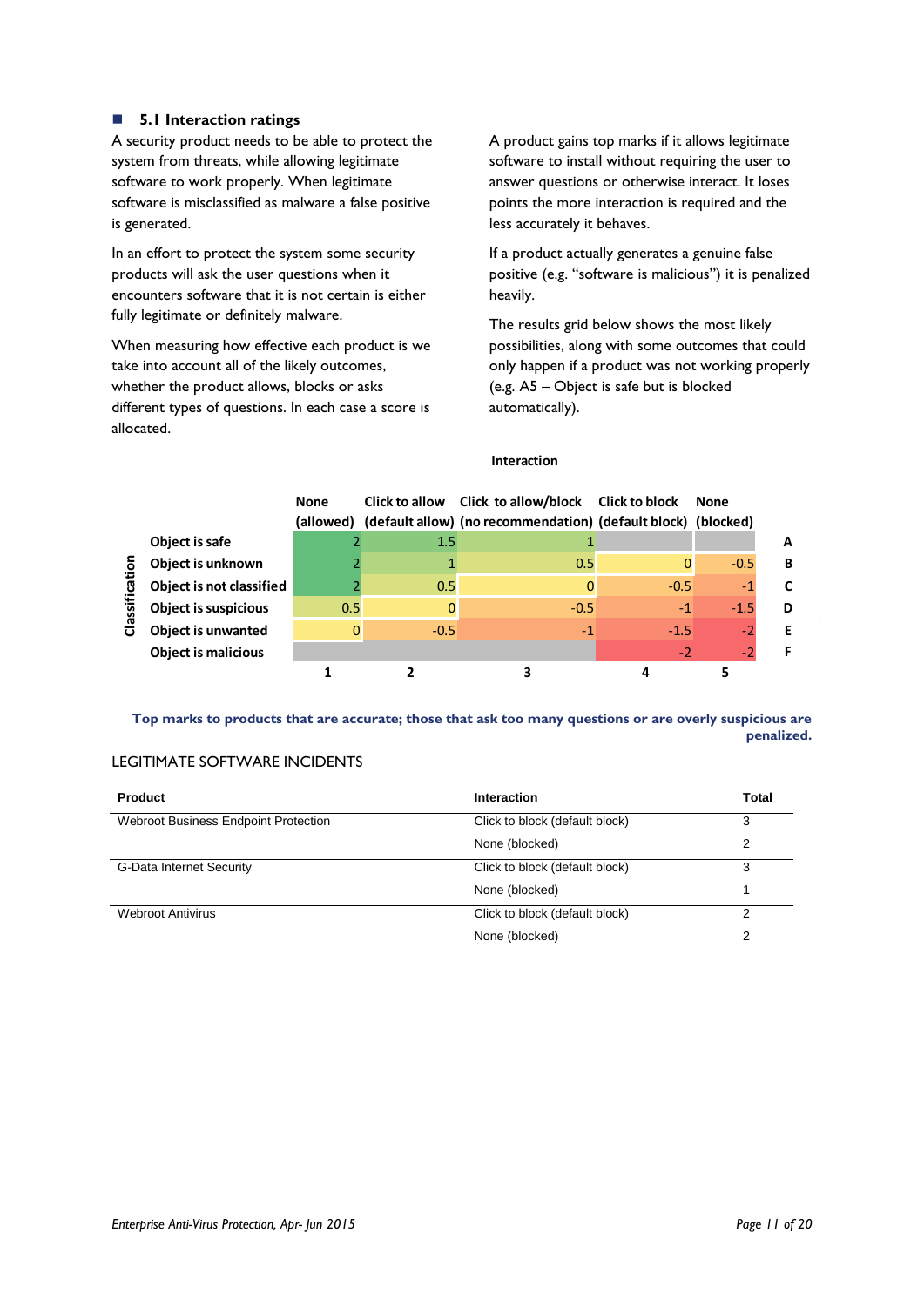### **5.2 Prevalence ratings**

The prevalence of each piece of software is significant. If a security product interferes with common applications then the situation is more serious than if it does so with rare ones. That said, it is usually expected that anti-malware programs should not interfere with any legitimate software.

The programs selected for the legitimate software testing were organized into five groups:

Very High Impact; High Impact; Medium Impact; Low Impact; and Very Low Impact.

The table below shows the relative importance of each group expressed as a numerical value. A Very High Impact application is ranked as being five times more significant than a Very Low Impact program.

### LEGITIMATE SOFTWARE PREVALENCE RATING MODIFIERS

| Impact category  | Rating modifier |
|------------------|-----------------|
| Very High Impact | 5               |
| High Impact      |                 |
| Medium Impact    | 3               |
| Low Impact       | 2               |
| Very Low Impact  |                 |

These categories were attributed to software programs based on their individual weekly download numbers as reported by third-party download sites including Download.com at the time of testing.

Files were downloaded from their original sources, excluding third-party download sites, such as Download.com, wherever possible. This was to reduce the chances that the software had been altered in any way, perhaps having potentially unwanted add-ons included with the installer.

The presence of potentially unwanted add-ons transforms the legitimate software into a product that could be blocked or altered justifiably by antimalware software. As such they are not suitable for this legitimate software test.

The ranges for these categories, in terms of weekly downloads, are recorded in the table Legitimate Software Prevalence Categories.

### LEGITIMATE SOFTWARE PREVALENCE CATEGORIES

| Prevalence       |
|------------------|
| >20.000          |
| $1,000 - 20,000$ |
| $100 - 999$      |
| $25 - 99$        |
| < 25             |
|                  |

### ■ 5.3 Accuracy ratings

The legitimate software accuracy ratings are calculated by multiplying together the interaction and prevalence ratings.

> *accuracy rating = number of programs x (interaction rating x prevalence rating)*

For example, if a product allows 10 legitimate, Medium Impact programs to install without any interference then its rating would be calculated like this:

$$
\begin{aligned} \text{accuracy rating} &= 10 \times (2 \times 3) \\ &= 60 \end{aligned}
$$

This formula creates the impact-weighted accuracy ratings used in the graph 5. Legitimate Software Ratings on page 10.

### **5.4 Distribution of impact categories**

Products that scored highest were the most accurate when handling the legitimate applications used in the test.

The best theoretical score possible is 1,000, while the worst would be -1,000 (assuming that all applications were classified as Very High Impact).

In fact the distribution of applications in the impact categories was not restricted only to Very High Impact. The table below shows the true distribution:

### LEGITIMATE SOFTWARE CATEGORY FREQUENCY

| <b>Prevalence Rating</b> | Frequency |
|--------------------------|-----------|
| Very High Impact         | 25        |
| High Impact              | 38        |
| Medium Impact            | 16        |
| Low Impact               | 12        |
| Very Low Impact          | я         |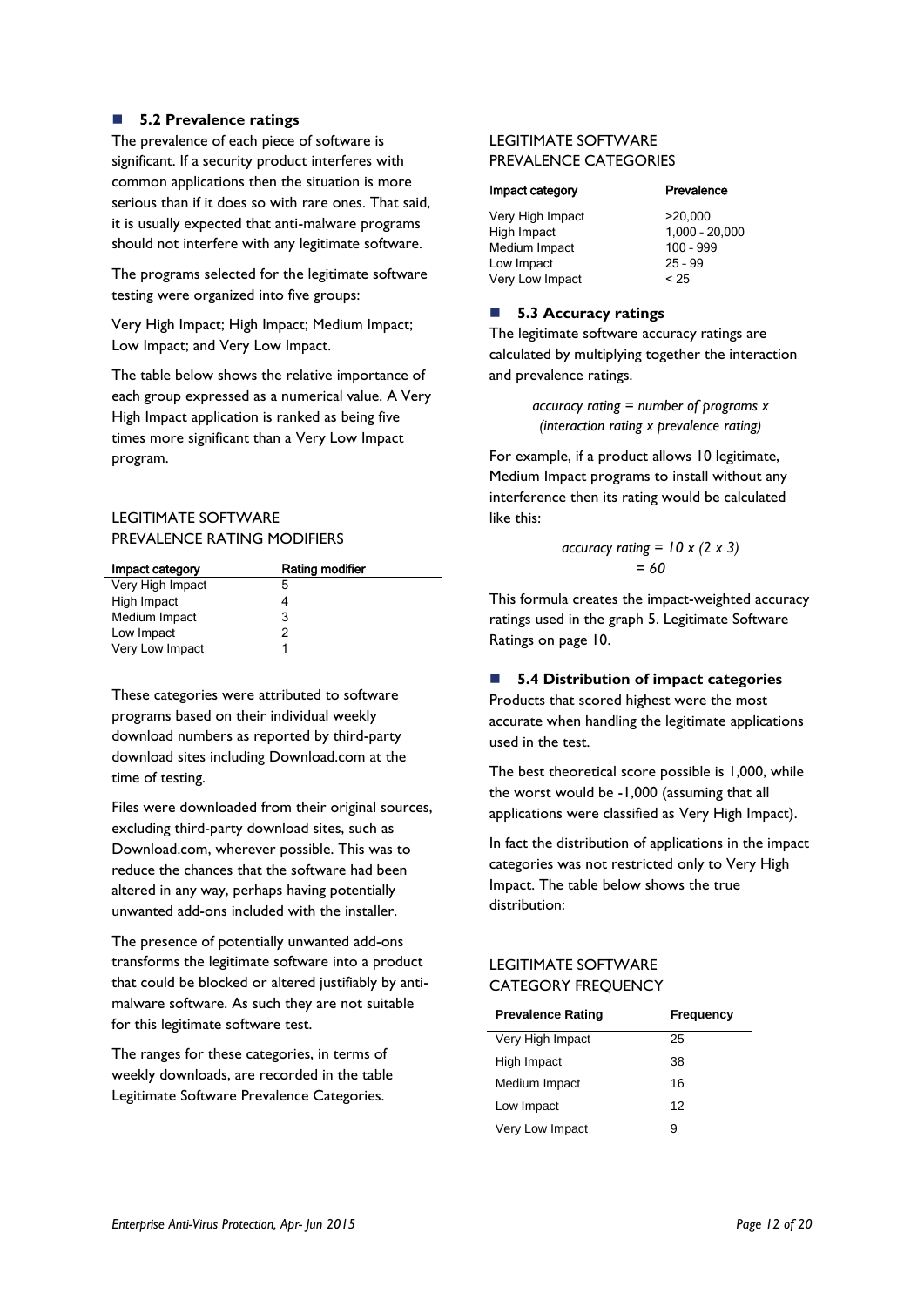### <span id="page-12-0"></span>**6. THE TESTS**

#### **6.1 The threats**

Providing a realistic user experience was important in order to illustrate what really happens when a user encounters a threat on the internet.

For example, in these tests web-based malware was accessed by visiting an original, infected website using a web browser, and not downloaded from a CD or internal test website.

All target systems were fully exposed to the threats. This means that any exploit code was allowed to run, as were other malicious files, They were run and permitted to perform exactly as they were designed to, subject to checks made by the installed security software.

A minimum time period of five minutes was provided to allow the malware an opportunity to act.

### **6.2 Test rounds**

Tests were conducted in rounds. Each round recorded the exposure of every product to a specific threat. For example, in 'round one' each of the products was exposed to the same malicious website.

At the end of each round the test systems were completely reset to remove any possible trace of malware before the next test began.

#### **6.3 Monitoring**

Close logging of the target systems was necessary to gauge the relative successes of the malware and the anti-malware software. This included recording activity such as network traffic, the creation of files and processes and changes made to important files.

#### ■ **6.4 Levels of protection**

The products displayed different levels of protection. Sometimes a product would prevent a threat from executing, or at least making any significant changes to the target system.

In other cases a threat might be able to perform some tasks on the target (such as exploiting a security vulnerability or executing a malicious program), after which the security product would intervene and remove some or all of the malware. Finally, a threat may be able to bypass the security product and carry out its malicious tasks unhindered. It may even be able to disable the security software.

Occasionally Windows' own protection system might handle a threat while the anti-virus program ignored it. Another outcome is that the malware may crash for various reasons.

The different levels of protection provided by each product were recorded following analysis of the log files.

If malware failed to perform properly in a given incident, perhaps because of the very presence of the security product, rather than any specific defending action that the product took, the product was given the benefit of the doubt and a Defended result was recorded.

If the test system was damaged, becoming hard to use following an attempted attack, this was counted as a compromise even if the active parts of the malware had eventually been removed by the product.

### ■ **6.5 Types of protection**

All of the products tested provided two main types of protection: real-time and on-demand. Real-time protection monitors the system constantly in an attempt to prevent a threat from gaining access.

On-demand protection is essentially a 'virus scan' that is run by the user at an arbitrary time.

The test results note each product's behavior when a threat is introduced and afterwards. The real-time protection mechanism was monitored throughout the test, while an on-demand scan was run towards the end of each test to measure how safe the product determined the system to be.

Manual scans were run only when a tester determined that malware had made an interaction with the target system. In other words, if the security product claimed to block the attack at the initial stage, and the monitoring logs supported this claim, the case was considered closed and a Defended result was recorded.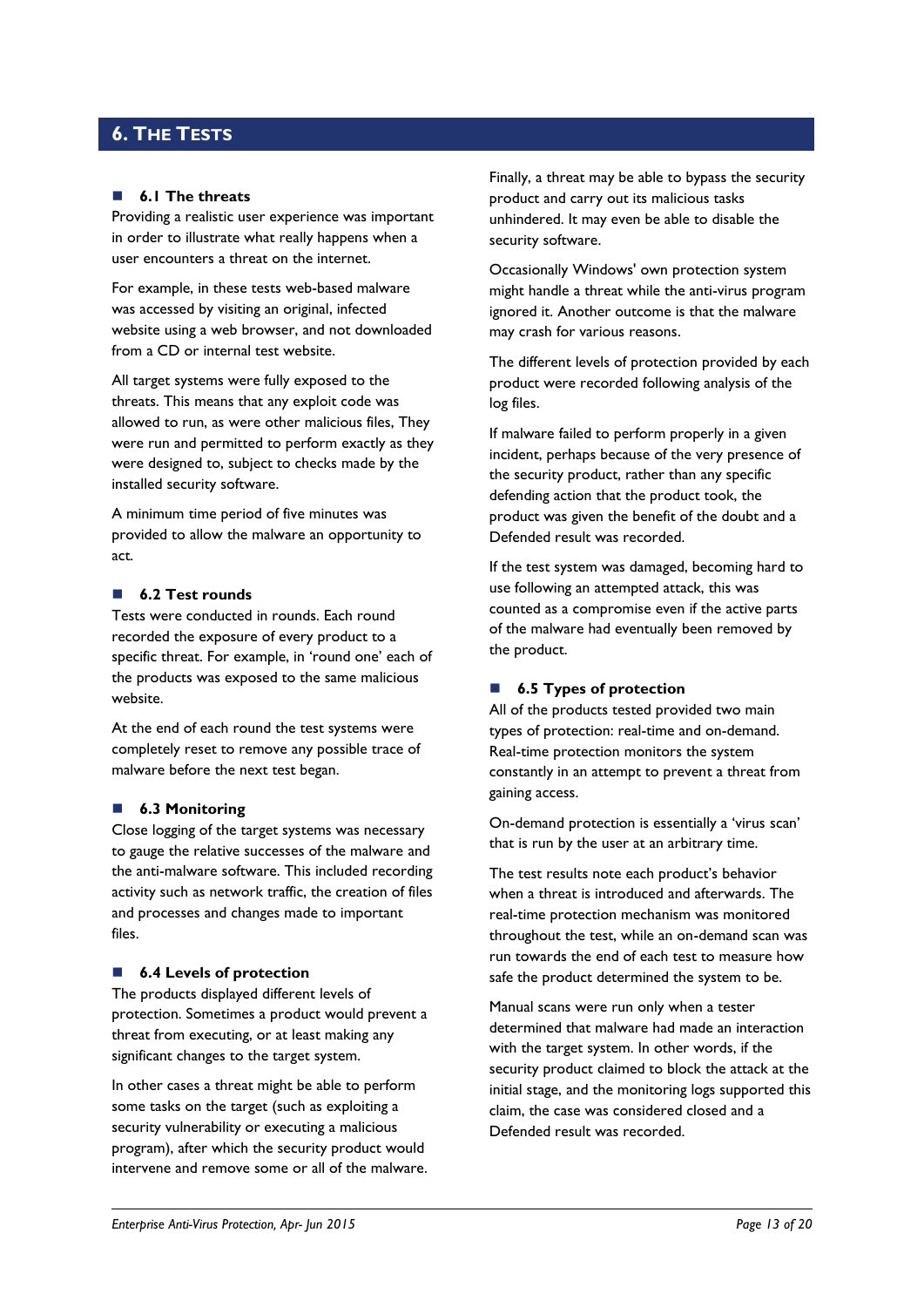### <span id="page-13-0"></span>**7. TEST DETAILS**

### **7.1 The targets**

To create a fair testing environment, each product was installed on a clean Windows 7 Professional 64-bit target system. The operating system was updated with Service Pack 1 (SP1), although no later patches or updates were applied.

We test with Windows 7 SP1 due to the high prevalence of internet threats that work with this operating system. The prevalence of these threats suggests that there are many systems with this level of patching currently connected to the internet.

At the time of testing Windows 7 was being used heavily by consumers and businesses.

According to Net Applications, which monitors the popularity of operating systems and web browsers, Windows 7 accounted for 48 per cent of the desktop operating system market. It was the market leader, with Windows XP coming a close second (29 per cent).

Windows 8 and Windows Vista came a distant third and fifth (11 per cent and three per cent) respectively<sup>1</sup>. Mac OS X came fourth.

Our aim is to test the security product and not the protection provided by keeping systems completely up to date with patches and other mechanisms. Patching will inevitably improve the security of the system and readers are advised to keep all software updated.

A selection of legitimate but vulnerable software was pre-installed on the target systems. These posed security risks, as they contained known security issues. They included versions of Adobe Flash Player, Adobe Reader and Java.

A different security product was then installed on each system. Each product's update mechanism was used to download the latest version with the most recent definitions and other elements.

Due to the dynamic nature of the tests, which were carried out in real-time with live malicious websites, the products' update systems were

<sup>1</sup> Net Market Share (Net Applications), <http://www.netmarketshare.com/>

-

allowed to run automatically and were also run manually before each test round was carried out.

The products were also allowed to 'call home' should they be programmed to query databases in real-time. Some products might automatically upgrade themselves during the test. At any given time of testing, the very latest version of each program was used.

Each target systems was a physical PC, not a virtual machine, and was connected to the internet via its own virtual network (VLAN) to avoid crossinfection of malware.

### **7.2 Threat selection**

The malicious web links (URLs) used in the tests were not provided by any anti-malware vendor.

They were picked from lists generated by Dennis Technology Labs' own malicious site detection system, which uses popular search engine keywords submitted to Google. It analyses sites that are returned in the search results from a number of search engines and adds them to a database of malicious websites.

In all cases, a control system (Verification Target System - VTS) was used to confirm that the URLs linked to actively malicious sites.

Malicious URLs and files are not shared with any vendors during the testing process.

### <span id="page-13-1"></span>**7.3 Test stages**

There were three main stages in each individual test:

- 1. Introduction
- 2. Observation
- 3. Remediation

During the *Introduction* stage, the target system was exposed to a threat. Before the threat was introduced, a snapshot was taken of the system. This created a list of Registry entries and files on the hard disk. The threat was then introduced.

Immediately after the system's exposure to the threat, the *Observation* stage is reached. During this time, which typically lasted at least 10 minutes, the tester monitored the system both visually and using a range of third-party tools.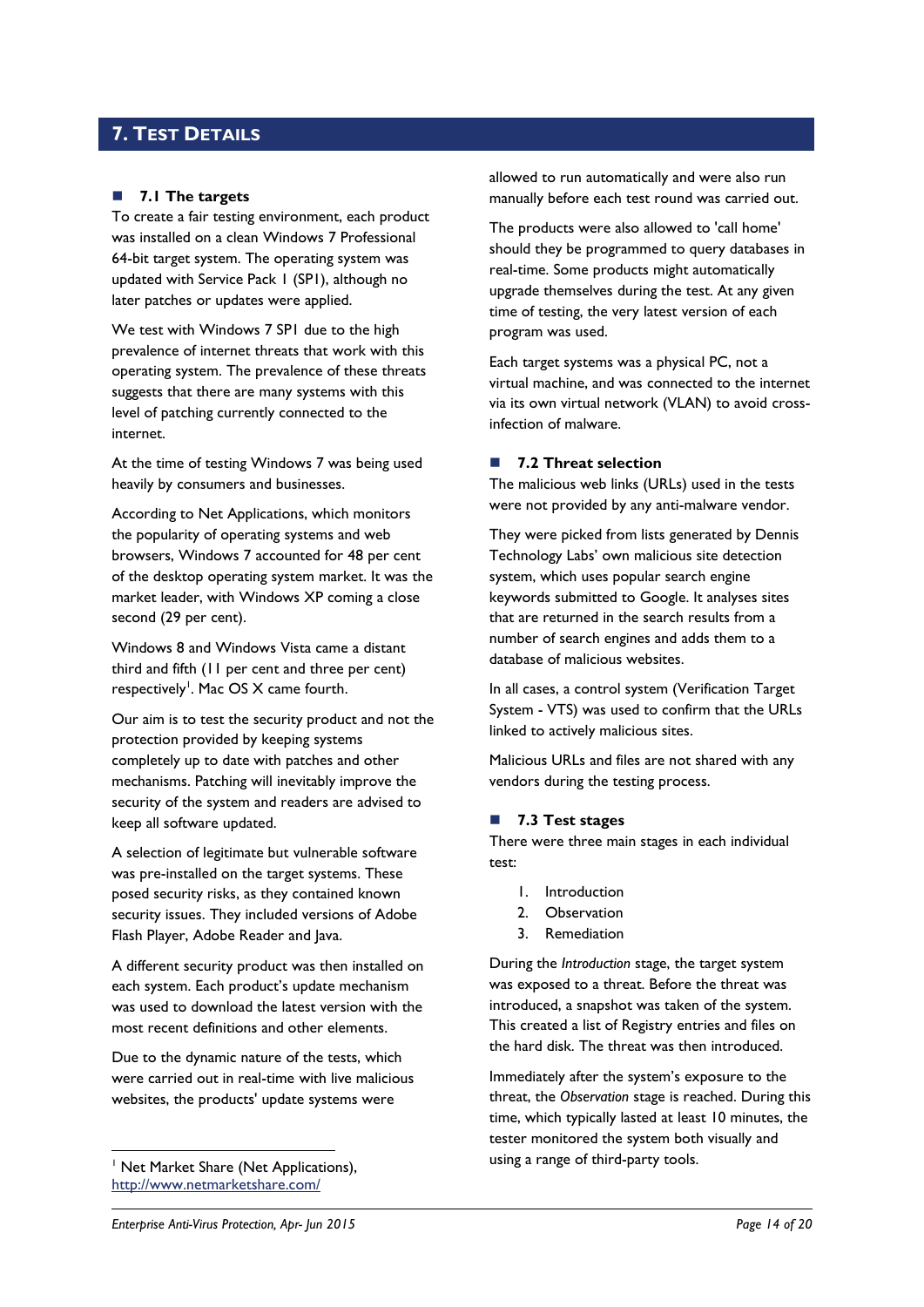The tester reacted to pop-ups and other prompts according to the directives described below (see *7.5 Observation and intervention* below.

In the event that hostile activity to other internet users was observed, such as when spam was being sent by the target, this stage was cut short.

The *Observation* stage concluded with another system snapshot. This 'exposed' snapshot was compared to the original 'clean' snapshot and a report generated. The system was then rebooted.

The *Remediation* stage is designed to test the products' ability to clean an infected system. If it defended against the threat in the *Observation* stage then we skipped it. An on-demand scan was run on the target, after which a 'scanned' snapshot was taken. This was compared to the original 'clean' snapshot and a report was generated.

All log files, including the snapshot reports and the product's own log files, were recovered from the target.

In some cases the target may become so damaged that log recovery is considered impractical. The target was then reset to a clean state, ready for the next test.

### **7.4 Threat introduction**

Malicious websites were visited in real-time using the web browser. This risky behavior was conducted using live internet connections. URLs were typed manually into the browser.

Web-hosted malware often changes over time. Visiting the same site over a short period of time can expose systems to what appear to be a range of threats (although it may be the same threat, slightly altered to avoid detection).

Also, many infected sites will only attack a particular IP address once, which makes it hard to test more than one product against the same threat.

In order to improve the chances that each target system received the same experience from a malicious web server, we used a web replay system.

When the verification target systems visited a malicious site, the page's content, including malicious code, was downloaded, stored and loaded into the replay system. When each target system subsequently visited the site, it received exactly the same content.

The network configurations were set to allow all products unfettered access to the internet throughout the test, regardless of the web replay systems.

### **7.5 Observation and intervention**

Throughout each test, the target system was observed both manually and in real-time. This enabled the tester to take comprehensive notes about the system's perceived behavior, as well as to compare visual alerts with the products' log entries.

At certain stages the tester was required to act as a regular user. To achieve consistency, the tester followed a policy for handling certain situations, including dealing with pop-ups displayed by products or the operating system, system crashes, invitations by malware to perform tasks and so on.

This user behavior policy included the following directives:

- 1. Act naively. Allow the threat a good chance to introduce itself to the target by clicking OK to malicious prompts, for example.
- 2. Don't be too stubborn in retrying blocked downloads. If a product warns against visiting a site, don't take further measures to visit that site.
- 3. Where malware is downloaded as a Zip file, or similar, extract it to the Desktop then attempt to run it. If the archive is protected by a password, and that password is known to you (e.g. it was included in the body of the original malicious email), use it.
- 4. Always click the default option. This applies to security product pop-ups, operating system prompts (including Windows firewall) and malware invitations to act.
- 5. If there is no default option, wait. Give the prompt 20 seconds to choose a course of action automatically.
- 6. If no action is taken automatically, choose the first option. Where options are listed vertically, choose the top one. Where options are listed horizontally, choose the left-hand one.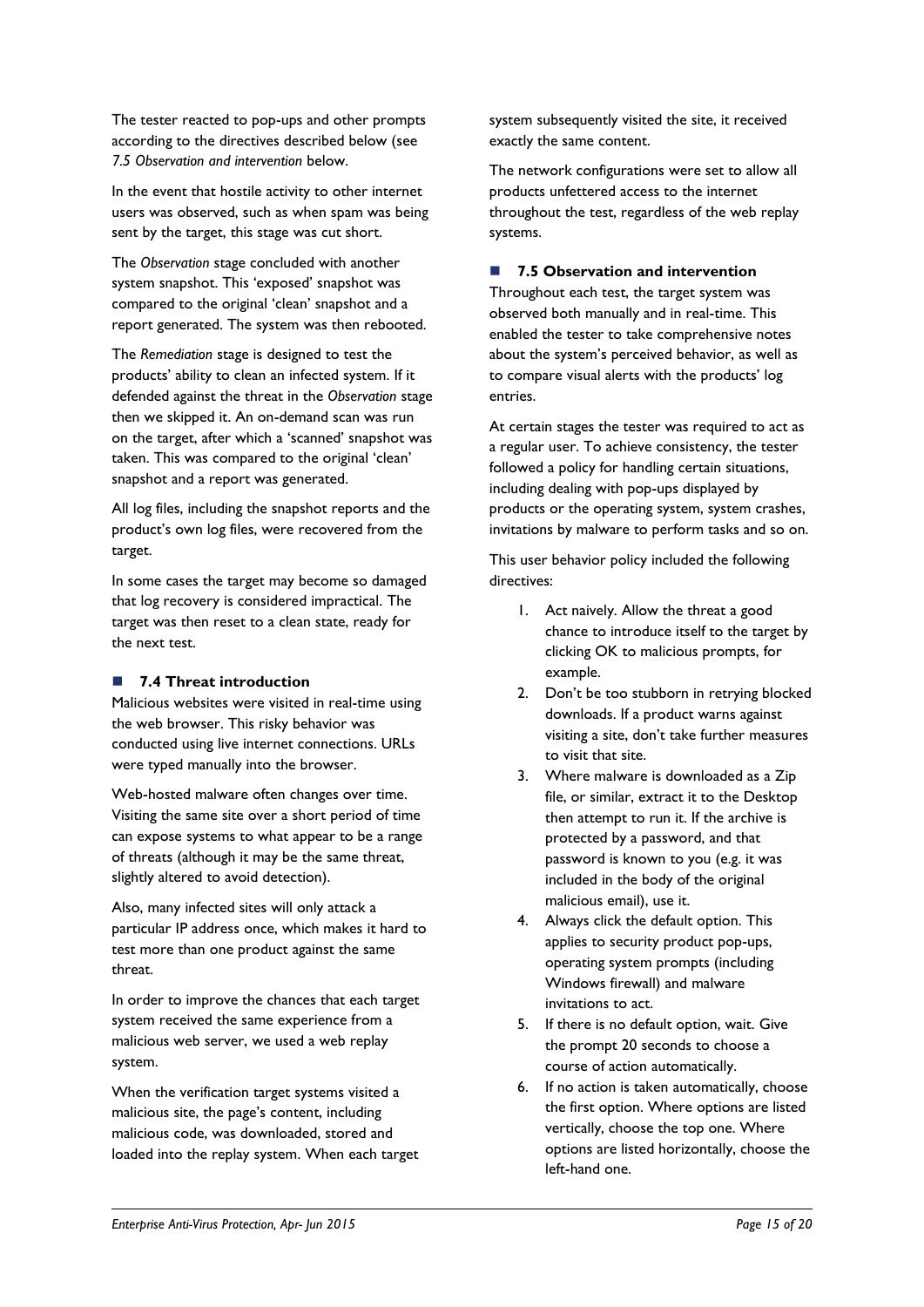### **7.6 Remediation**

When a target is exposed to malware, the threat may have a number of opportunities to infect the system. The security product also has a number of chances to protect the target. The snapshots explained in *7.3 Test stages* [on page 14](#page-13-1) provided information that was used to analyze a system's final state at the end of a test.

Before, during and after each test, a 'snapshot' of the target system was taken to provide information about what had changed during the exposure to malware. For example, comparing a snapshot taken before a malicious website was visited to one taken after might highlight new entries in the Registry and new files on the hard disk.

Snapshots were also used to determine how effective a product was at removing a threat that had managed to establish itself on the target system. This analysis gives an indication as to the levels of protection that a product has provided.

These levels of protection have been recorded using three main terms: defended, neutralized, and compromised. A threat that was unable to gain a foothold on the target was *defended* against; one that was prevented from continuing its activities was *neutralized*; while a successful threat was considered to have *compromised* the target.

A defended incident occurs where no malicious activity is observed with the naked eye or thirdparty monitoring tools following the initial threat introduction. The snapshot report files are used to verify this happy state.

If a threat is observed to run actively on the system, but not beyond the point where an ondemand scan is run, it is considered to have been neutralized.

Comparing the snapshot reports should show that malicious files were created and Registry entries were made after the introduction. However, as long as the 'scanned' snapshot report shows that either the files have been removed or the Registry entries have been deleted, the threat has been neutralized.

The target is compromised if malware is observed to run after the on-demand scan. In some cases a product might request a further scan to complete the removal. We considered secondary scans to

be acceptable, but continual scan requests may be ignored after no progress is determined.

An edited 'hosts' file or altered system file also counted as a compromise.

### **7.7 Automatic monitoring**

Logs were generated using third-party applications, as well as by the security products themselves.

Manual observation of the target system throughout its exposure to malware (and legitimate applications) provided more information about the security products' behavior.

Monitoring was performed directly on the target system and on the network.

### Client-side logging

A combination of Process Explorer, Process Monitor, TcpView and Wireshark were used to monitor the target systems. Regshot was used between each testing stage to record a system snapshot.

A number of Dennis Technology Labs-created scripts were also used to provide additional system information. Each product was able to generate some level of logging itself.

Process Explorer and TcpView were run throughout the tests, providing a visual cue to the tester about possible malicious activity on the system. In addition, Wireshark's real-time output, and the display from the web proxy (see Network logging, below), indicated specific network activity such as secondary downloads.

Process Monitor also provided valuable information to help reconstruct malicious incidents.

### Network logging

All target systems were connected to a live internet connection, which incorporated a transparent web proxy and a network monitoring system. All traffic to and from the internet had to pass through this system.

An HTTP replay system ensured that all target systems received the same malware as each other. It was configured to allow access to the internet so that products could download updates and communicate with any available 'in the cloud' servers.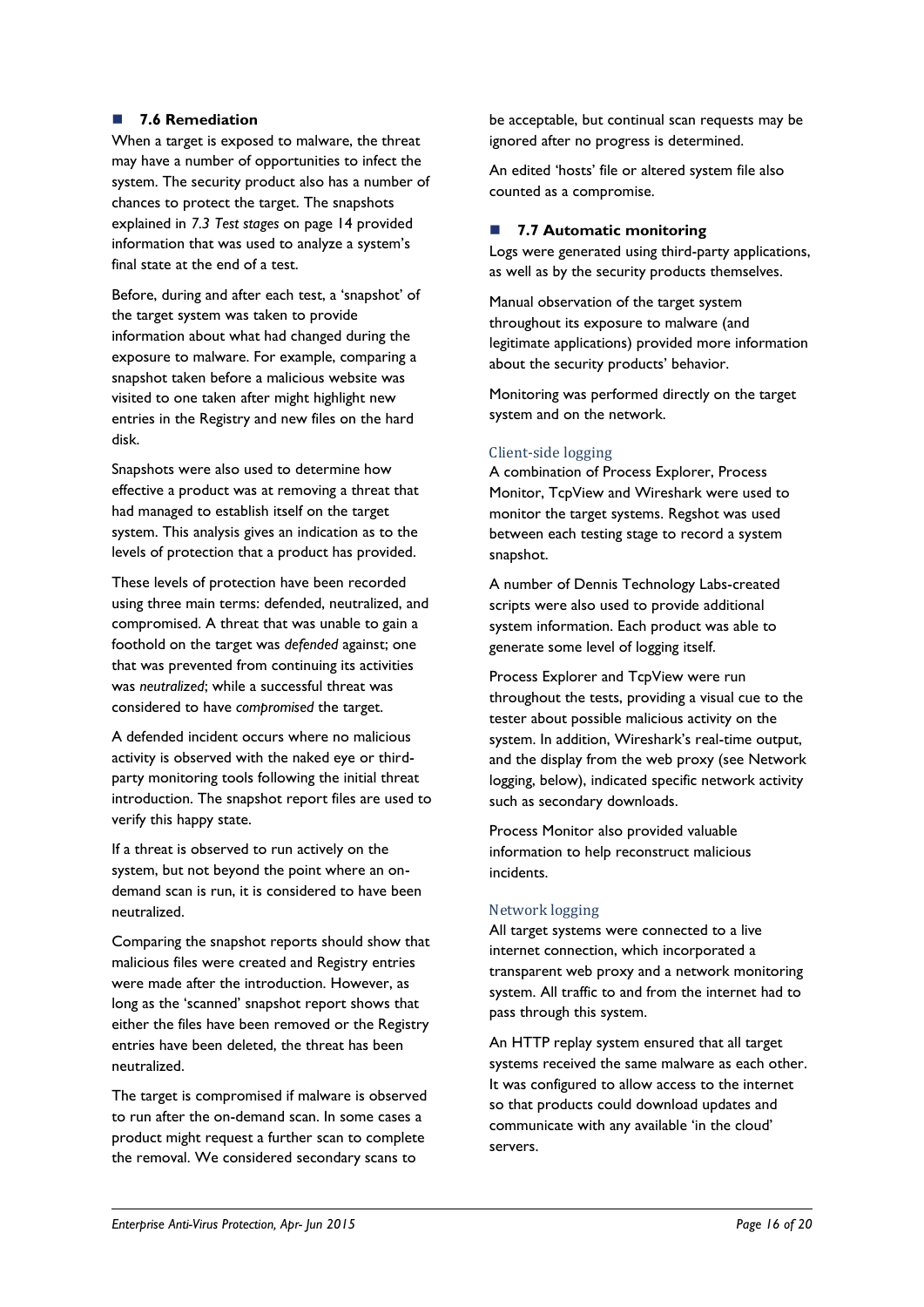### <span id="page-16-0"></span>**8. CONCLUSIONS**

#### **Where are the threats?**

The threats used in this test were genuine, real-life threats that were infecting victims globally at the time that we tested the products.

The types of infected or malicious sites were varied, which demonstrates that effective anti-virus software is essential for those who want to use the web using a Windows PC.

Most threats installed automatically when a user visited the infected webpage. This infection was often invisible to a casual observer.

### **Where does protection start?**

There were relatively few cases of compromise in this test for most products. With the exception of Microsoft's product, most solutions blocked the vast majority of malware attacks before they could run.

#### **Sorting the wheat from the chaff**

Kaspersky Endpoint Security for Windows scored highest in terms of malware protection, with Symantec Endpoint Protection Enterprise Edition and following fast in an extremely close second place.

The products from Symantec and Kaspersky Lab gained the highest protection ratings because they prevented all threats from infecting the target.

McAfee's product allowed only two threats to compromise the system, while Sophos' and Trend Micro's failed to stop five.

Microsoft System Security Center Endpoint Protection did so poorly at preventing the threats that its protection rating was less than half of the others. This is because it failed to prevent 22 threats from compromising the system.

Anti-malware products need to be able to distinguish between malicious and non-malicious programs. All products tested were excellent in this regard.

All products were 100 per cent accurate when handling legitimate software and sites. This boosted their overall accuracy ratings but, in Microsoft's case, not enough to save it from last place overall.

Overall, considering each product's ability to handle both malware and legitimate applications, the winners are Kaspersky Endpoint Security for Windows and Symantec Endpoint Protection Enterprise Edition. McAfee and Trend Micro's software also win AAA awards and Sophos' product was only one per cent away from obtaining the same. The notable exception was Microsoft System Center Endpoint Protection, which failed to achieve even a C grade.

### **Exploit protection is important**

Most of the threats used in this test attack the system via one or more automated exploits. Products that recognize this and either block the exploit itself or the malware that it delivers did well in this test.

The vendors who achieved AAA awards are to be congratulated because such a strong set of performances across the board is rare in such a challenging test.

The average protection level of the tested products is 94 per cent (see *3. Protection Scores* on page 8). This figure is much lower than some detection results typically quoted in anti-malware marketing material.

The presence of anti-malware software can be seen to decrease the chances of a malware infection even when the only sites being visited are proven to be actively malicious. That said, only two products produced a 100 per cent protection rate.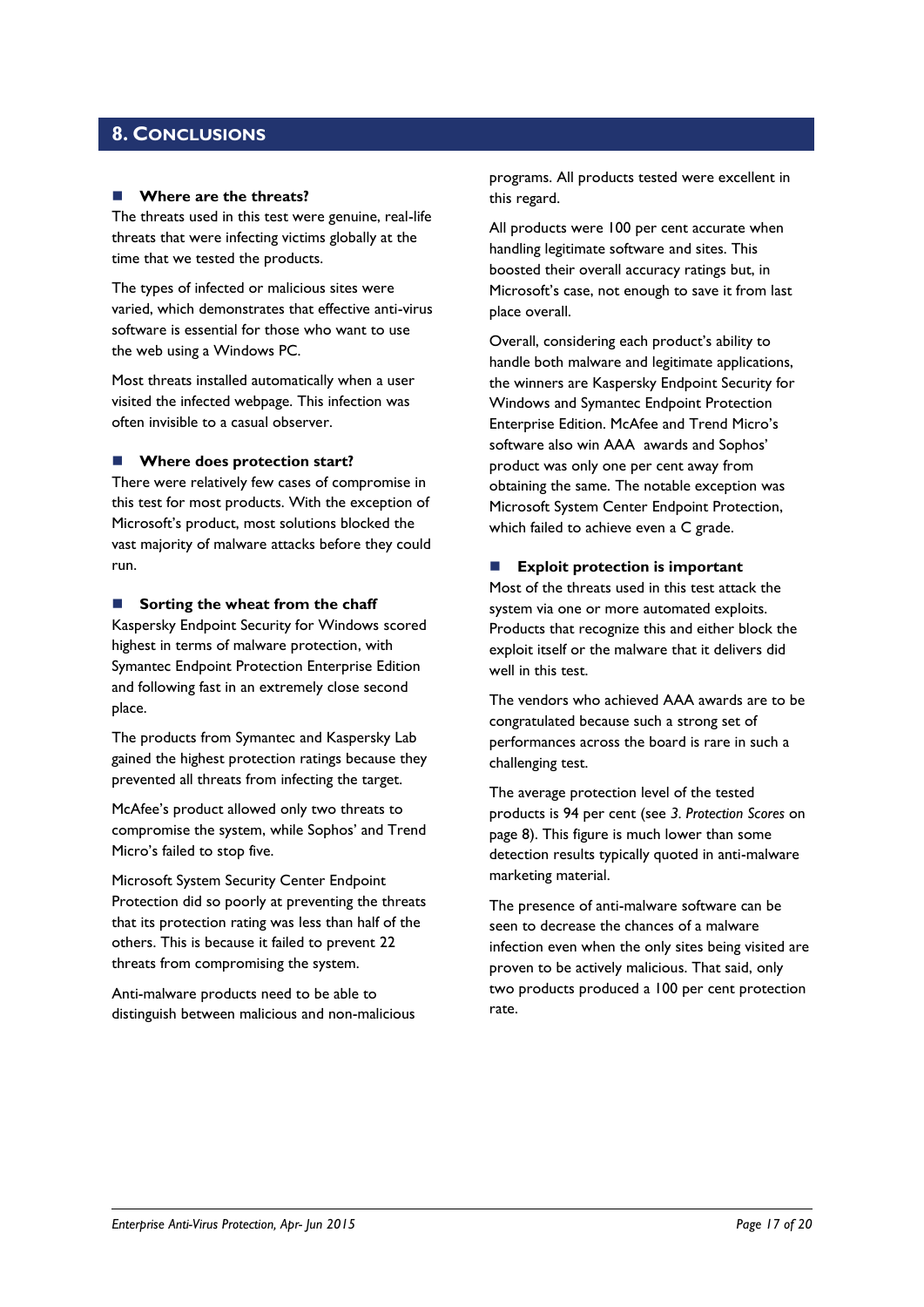# <span id="page-17-0"></span>**APPENDIX A: TERMS USED**

| Compromised            | Malware continues to run on an infected system, even after an on-demand scan.                                                                                                                                                                                                                                                     |  |
|------------------------|-----------------------------------------------------------------------------------------------------------------------------------------------------------------------------------------------------------------------------------------------------------------------------------------------------------------------------------|--|
| Defended               | Malware was prevented from running on, or making changes to, the target.                                                                                                                                                                                                                                                          |  |
| <b>False Positive</b>  | A legitimate application was incorrectly classified as being malicious.                                                                                                                                                                                                                                                           |  |
| Introduction           | Test stage where a target system is exposed to a threat.                                                                                                                                                                                                                                                                          |  |
| Neutralized            | Malware or exploit was able to run on the target, but was then removed by the security<br>product.                                                                                                                                                                                                                                |  |
| Observation            | Test stage during which malware may affect the target.                                                                                                                                                                                                                                                                            |  |
| On-demand (protection) | Manual 'virus' scan, run by the user at an arbitrary time.                                                                                                                                                                                                                                                                        |  |
| Prompt                 | Questions asked by software, including malware, security products and the operating<br>system. With security products, prompts usually appear in the form of pop-up windows.<br>Some prompts don't ask questions but provide alerts. When these appear and<br>disappear without a user's interaction, they are called 'toasters'. |  |
| Real-time (protection) | The 'always-on' protection offered by many security products.                                                                                                                                                                                                                                                                     |  |
| Remediation            | Test stage that measures a product's abilities to remove any installed threat.                                                                                                                                                                                                                                                    |  |
| Round                  | Test series of multiple products, exposing each target to the same threat.                                                                                                                                                                                                                                                        |  |
| Snapshot               | Record of a target's file system and Registry contents.                                                                                                                                                                                                                                                                           |  |
| Target                 | Test system exposed to threats in order to monitor the behavior of security products.                                                                                                                                                                                                                                             |  |
| Threat                 | A program or other measure designed to subvert a system.                                                                                                                                                                                                                                                                          |  |
| Update                 | Code provided by a vendor to keep its software up to date. This includes virus<br>definitions, engine updates and operating system patches.                                                                                                                                                                                       |  |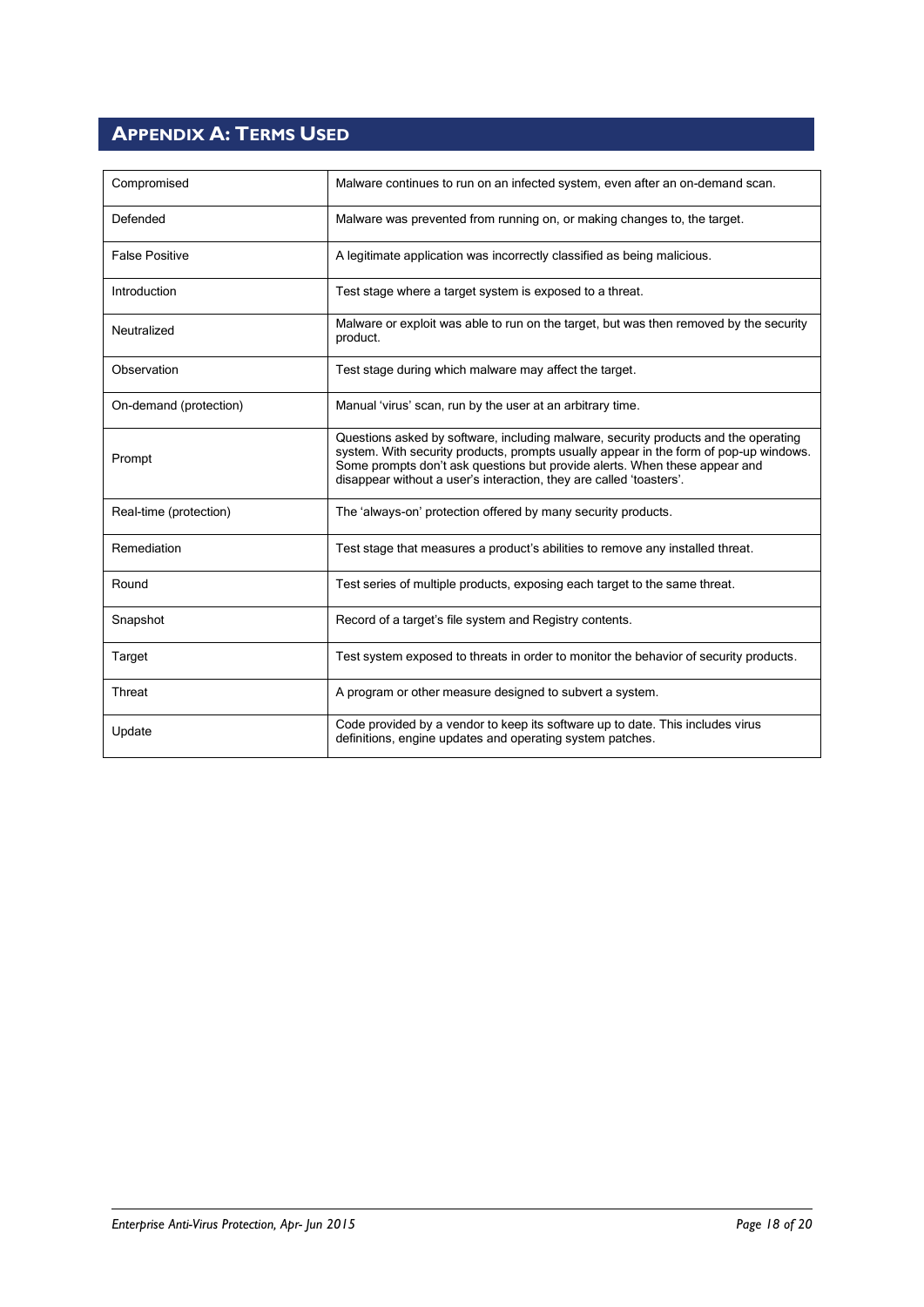### <span id="page-18-0"></span>**APPENDIX B: FAQS**

- **This test was unsponsored.**
- The test rounds were conducted between 8th April 2015 and 28th May 2015 using the most up to date versions of the software available on any given day.
- **All products were able to communicate with their back-end systems over the internet.**
- The products selected for this test were chosen by Dennis Technology Labs.
- Samples were located and verified by Dennis Technology Labs.
- **Products were exposed to threats within 24 hours of the same threats being verified. In practice there** was only a delay of up to three to four hours.
- Details of the samples, including their URLs and code, were provided to partner vendors only after the test was complete.
- The sample set comprised 100 actively-malicious URLs and 100 legitimate applications and URLs.

### Do participating vendors know what samples are used, before or during the test?

No. We don't even know what threats will be used until the test starts. Each day we find new ones, so it is impossible for us to give this information before the test starts. Neither do we disclose this information until the test has concluded.

### What is the difference between a vendor and a partner vendor?

Partner vendors contribute financially to the test in return for a preview of the results, an opportunity to challenge results before publication and the right to use award logos in marketing material. Other participants first see the results on the day of publication and may not use award logos for any purpose.

### Do you share samples with the vendors?

Partner vendors are able to download samples from us after the test is complete.

Other vendors may request a small subset of the threats that compromised their products in order for them to verify our results and further understand our methodology. The same applies to client-side logs, including the network capture files. There is a small administration fee for the provision of this service.

### What is a sample?

In our tests a sample is not simply a set of malicious executable files that runs on the system. A sample is an entire replay archive that enables researchers to replicate the incident, even if the original infected website is no longer available. This means that it is possible to reproduce the attack and to determine which layer of protection is was able to bypass. Replaying the attack should, in most cases, produce the relevant executable files. If not, these are usually available in the client-side network capture (pcap) file.